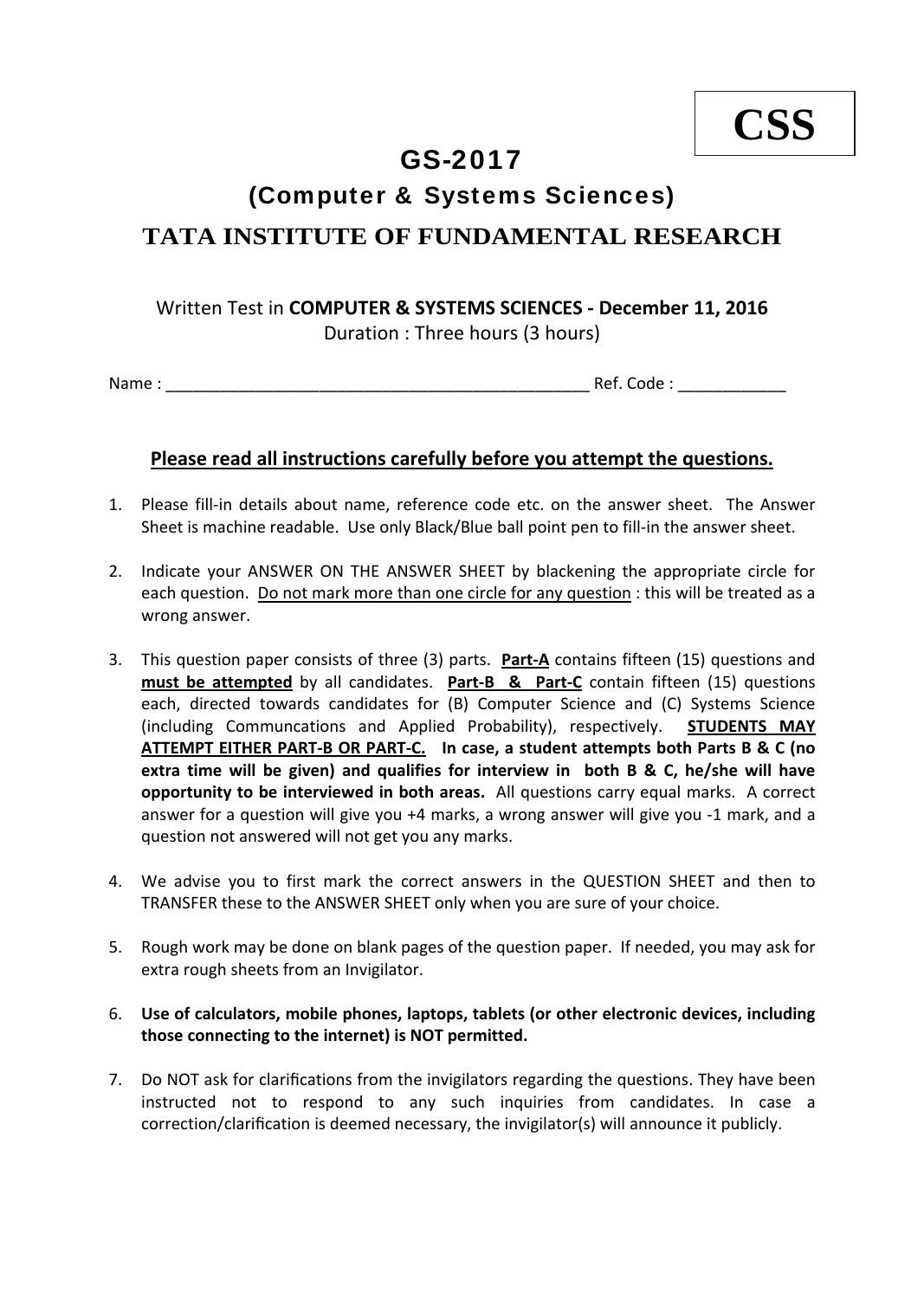## Part A: Common Part

- 1. A suitcase weighs one kilogram plus half of its weight. How much does the suitcase weigh?
	- (a) 1.333... kilograms
	- (b) 1.5 kilograms
	- (c) 1.666... kilograms
- $\sqrt{d}$  2 kilograms
	- (e) cannot be determined from the given data
- 2. For vectors x, y in  $\mathbb{R}^n$ , define the inner product  $\langle x, y \rangle = \sum_{i=1}^n x_i y_i$ , and the length of x to be  $||x|| = \sqrt{\langle x, x \rangle}$ . Let a, b be two vectors in  $\mathbb{R}^n$  so that  $||b|| = 1$ . Consider the following statements: following statements:
	- (i)  $\langle a, b \rangle \le ||b||$
	- (ii)  $\langle a, b \rangle \leq ||a||$
	- (iii)  $\langle a, b \rangle = ||a|| ||b||$
	- (iv)  $\langle a, b \rangle \ge ||b||$
	- (v)  $\langle a, b \rangle \ge ||a||$

Which of the above statements must be TRUE of  $a, b$ ? Choose from the following options.

- $\sqrt{a}$  (ii) only
	- $(b)$  (i) and (ii)
	- (c) (iii) only
	- (d) (iv) only
	- $(e)$  (iv) and  $(v)$
- 3. On planet TIFR, the acceleration of an object due to gravity is half that on planet earth. An object on planet earth dropped from a height  $h$  takes time  $t$  to reach the ground. On planet TIFR, how much time would an object dropped from height h take to reach the ground?

(a) 
$$
t/\sqrt{2}
$$

- (b)  $\sqrt{2}t$ 
	- $(c)$  2t
	- (d)  $h/t$
	- (e)  $h/2t$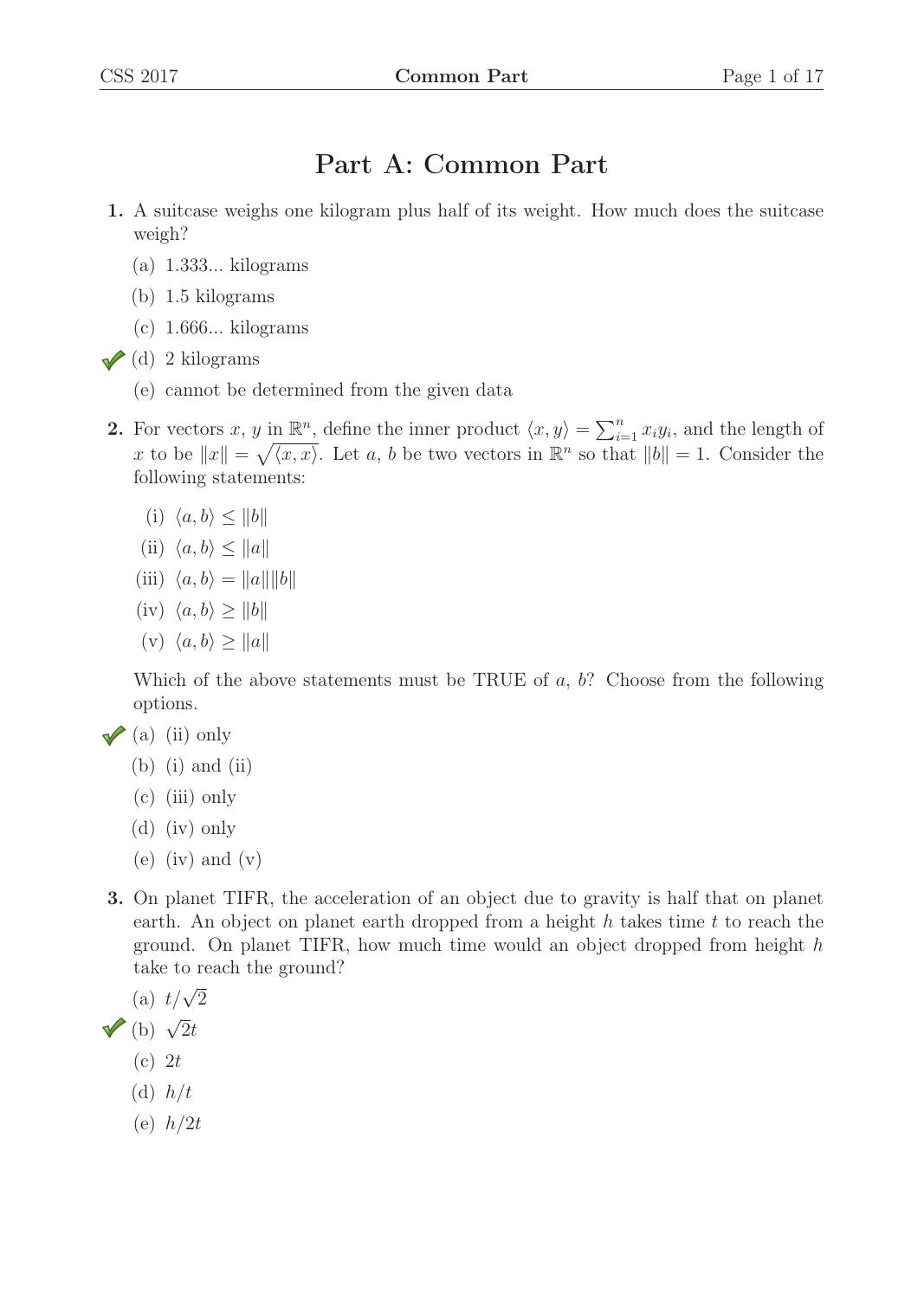#### CSS 2017 Common Part Page 2 of 17

- 4. Which of the following functions asymptotically grows the fastest as n goes to infinity?
	- (a)  $(\log \log n)!$
- (b)  $(\log \log n)^{\log n}$ 
	- (c)  $(\log \log n)^{\log \log \log n}$
	- (d)  $(\log n)^{\log \log n}$
	- (e)  $2^{\sqrt{\log \log n}}$
- 5. How many distinct ways are there to split 50 identical coins among three people so that each person gets at least 5 coins?
	- $(a) 3^{35}$
	- (b)  $3^{50} 2^{50}$
	- (c)  $\binom{35}{2}$
	- (d)  $\binom{50}{15} \cdot 3^{35}$
- (e)  $\binom{37}{2}$
- 6. How many distinct words can be formed by permuting the letters of the word ABRACADABRA?
- $\sqrt{\phantom{0}}$  (a)  $\frac{11!}{5! \, 2! \, 2!}$  $\frac{5!}{11!}$ 
	- (b)  $\frac{11!}{5!4}$
	- (c)  $11!5!2!2!$
	- (d)  $11!5!4!$
	- (e) 11!
- 7. Consider the sequence  $S_0, S_1, S_2, \ldots$  defined as follows:  $S_0 = 0, S_1 = 1$ , and  $S_n =$  $2S_{n-1} + S_{n-2}$  for  $n \geq 2$ . Which of the following statements is FALSE?
	- (a) for every  $n \geq 1$ ,  $S_{2n}$  is even
	- (b) for every  $n \geq 1$ ,  $S_{2n+1}$  is odd
- (c) for every  $n \geq 1$ ,  $S_{3n}$  is a multiple of 3
	- (d) for every  $n \geq 1$ ,  $S_{4n}$  is a multiple of 6
	- (e) none of the above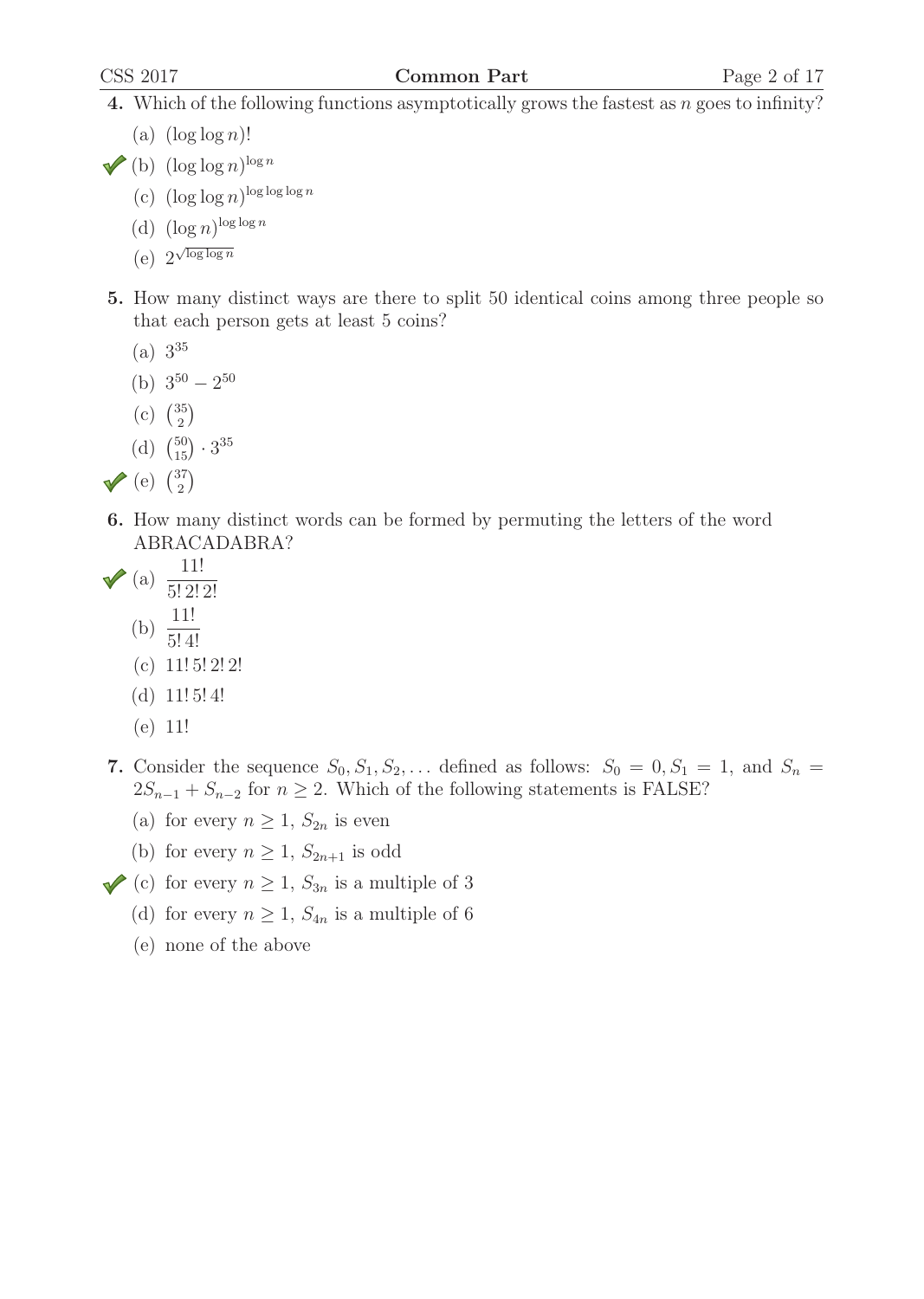#### CSS 2017 Common Part Page 3 of 17

- 8. In a tutorial on geometrical constructions, the teacher asks a student to construct a right-angled triangle ABC where the hypotenuse BC is 8 inches and the length of the perpendicular dropped from A onto the hypotenuse is h inches, and offers various choices for the value of h. For which value of h can such a triangle NOT exist?
	- (a) 3.90 inches
	- (b)  $2\sqrt{2}$  inches
	- (c)  $2\sqrt{3}$  inches
- $\checkmark$  (d) 4.1 inches
	- (e) none of the above
- 9. Consider the *majority* function on three bits, maj :  $\{0,1\}^3 \rightarrow \{0,1\}$ , where maj $(x_1, x_2, x_3)$  = 1 if and only if  $x_1+x_2+x_3 \geq 2$ . Let  $p(\alpha)$  be the probability that the output is 1 when each input is set to 1 independently with probability  $\alpha$ . What is  $p'(\alpha) = \frac{d}{d\alpha}p(\alpha)$ ?
	- (a)  $3\alpha$
	- (b)  $\alpha^2$
- (c)  $6\alpha(1-\alpha)$ 
	- (d)  $3\alpha^2(1-\alpha)$
	- (e)  $6\alpha(1-\alpha) + \alpha^2$
- 10. For a set A, define  $\mathcal{P}(A)$  to be the set of all subsets of A. For example, if  $A = \{1, 2\}$ , then  $\mathcal{P}(A) = \{\emptyset, \{1, 2\}, \{1\}, \{2\}\}\$ . Let  $f : A \to \mathcal{P}(A)$  be a function and A is not empty. Which of the following must be TRUE?
	- (a) f cannot be one-to-one (injective)
- $\checkmark$  (b) f cannot be onto (surjective)
	- (c)  $f$  is both one-to-one and onto (bijective)
	- (d) there is no such f possible
	- (e) if such a function  $f$  exists, then  $A$  is infinite
- 11. Let  $f \circ g$  denote function composition such that  $(f \circ g)(x) = f(g(x))$ . Let  $f : A \to B$ such that for all  $g : B \to A$  and  $h : B \to A$  we have  $f \circ g = f \circ h \Rightarrow g = h$ . Which of the following must be TRUE?
	- (a)  $f$  is onto (surjective)
- $\blacktriangleright$  (b) f is one-to-one (injective)
	- (c)  $f$  is both one-to-one and onto (bijective)
	- (d) the range of  $f$  is finite
	- (e) the domain of  $f$  is finite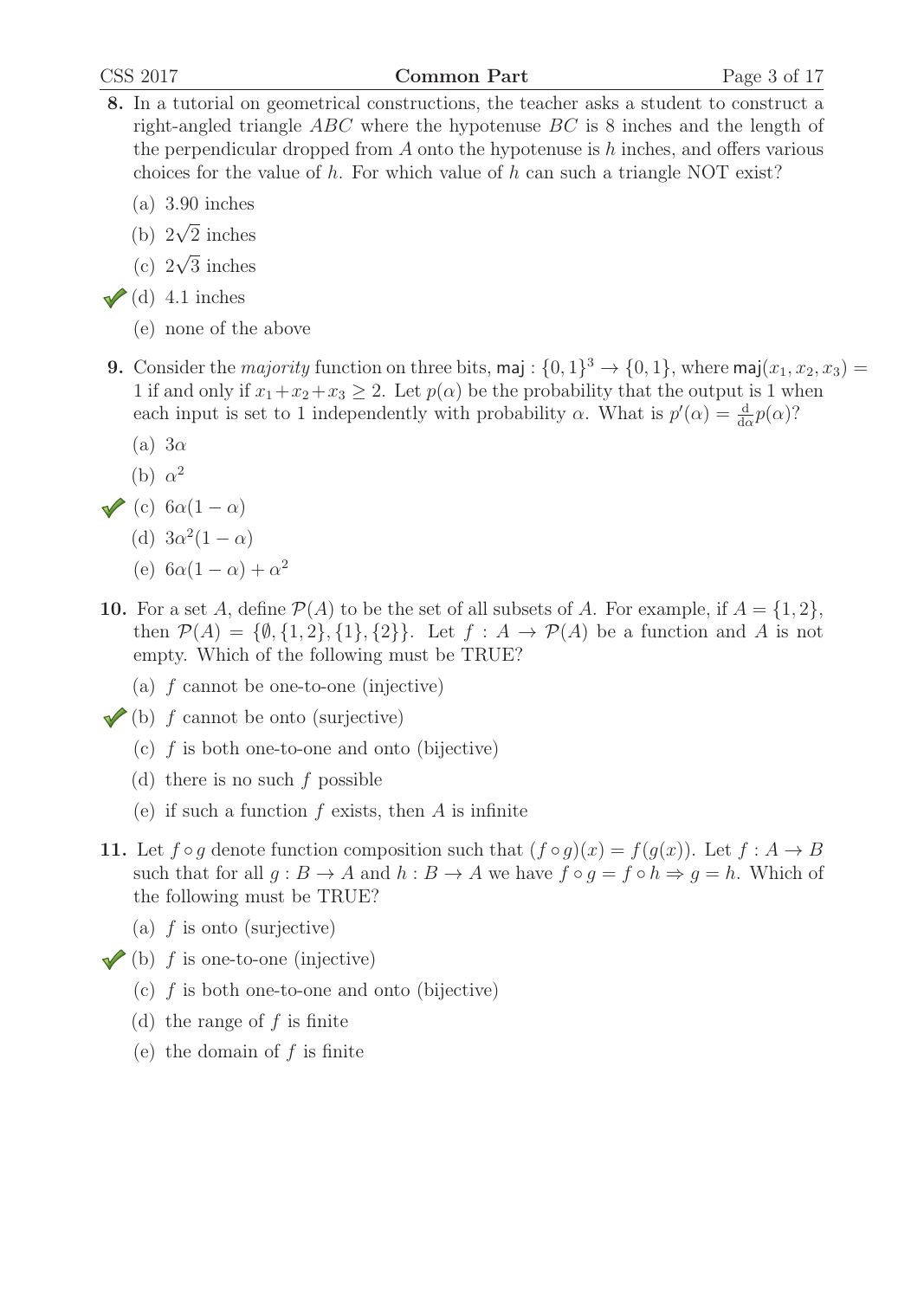**12.** Consider the following program modifying an  $n \times n$  square matrix A:

```
for i = 1 to n:
    for j = 1 to n:
        temp = A[i][j] + 10A[i][j] = A[j][i]A[j][i] = temp - 10end for
end for
```
Which of the following statements about the contents of the matrix A at the end of this program must be TRUE ?

- (a) the new A is the transpose of the old A
- (b) all elements above the diagonal have their values increased by 10 and all values below have their values decreased by 10
- (c) all elements above the diagonal have their values decreased by 10 and all values below have their values increased by 10
- (d) the new matrix A is symmetric, that is,  $A[i][j] = A[j][i]$  for all  $1 \le i, j \le n$
- $\sqrt{\ }$  (e) A remains unchanged
- 13. A set of points  $S \subseteq \mathbb{R}^2$  is convex if for any points  $x, y \in S$ , every point on the straight line joining x and y is also in S. For two sets of points  $S, T \subset \mathbb{R}^2$ , define the sum  $S + T$  as the set of points obtained by adding a point in S to a point in T. That is,  $S + T := \{(x_1, x_2) \in \mathbb{R}^2 : x_1 = y_1 + z_1, x_2 = y_2 + z_2, (y_1, y_2) \in S, (z_1, z_2) \in T\}.$ Similarly,  $S - T := \{(x_1, x_2) \in \mathbb{R}^2 : x_1 = y_1 - z_1, x_2 = y_2 - z_2, (y_1, y_2) \in S, (z_1, z_2) \in$  $T\}$  is the set of points obtained by subtracting a point in T from a point in S. Which of the following statements is TRUE for all convex sets  $S, T$ ?
	- (a)  $S + T$  is convex, but not  $S T$
	- (b)  $S-T$  is convex, but not  $S+T$
	- (c) exactly one of  $S + T$  and  $S T$  is convex, but it depends on S and T which one
	- (d) neither  $S + T$  nor  $S T$  is convex
- (e) both  $S + T$  and  $S T$  are convex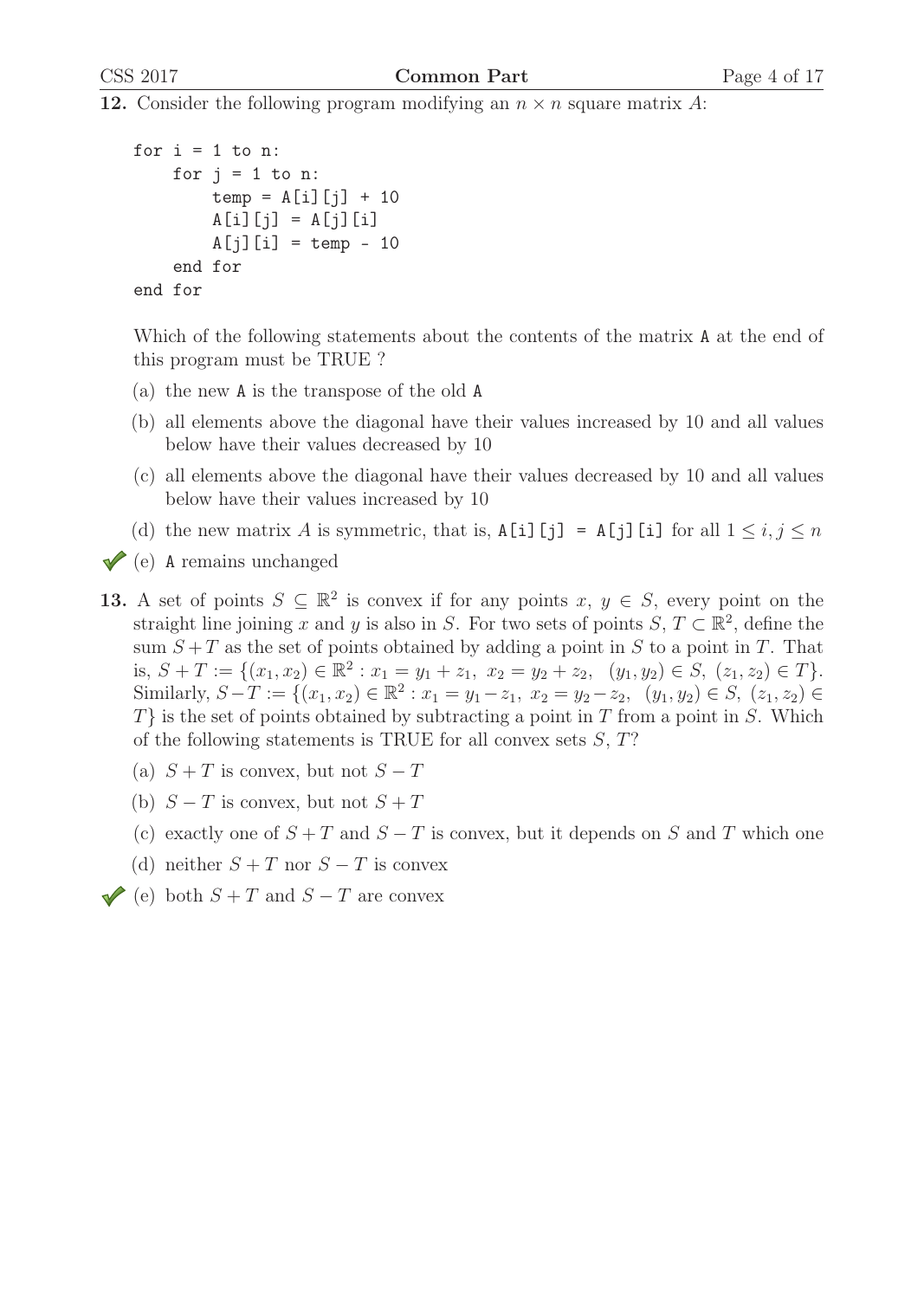- 14. Consider the following game with two players, Aditi and Bharat. There are *n* tokens in a bag. The players know  $n$ , and take turns removing tokens from the bag. In each turn, a player can either remove one token or two tokens. The player that removes the last token from the bag loses. Assume that Aditi always goes first. Further, we say that a player has a winning strategy if she or he can win the game, no matter what the other player does. Which of the following statements is TRUE?
	- (a) For  $n = 3$ , Bharat has a winning strategy. For  $n = 4$ , Aditi has a winning strategy
- (b) For  $n = 7$ , Bharat has a winning strategy. For  $n = 8$ , Aditi has a winning strategy
	- (c) For both  $n = 3$  and  $n = 4$ , Aditi has a winning strategy
	- (d) For both  $n = 7$  and  $n = 8$ , Bharat has a winning strategy
	- (e) Bharat never has a winning strategy
- **15.** Let  $T(a, b)$  be the function with two arguments (both nonnegative integral powers of 2) defined by the following recurrence:

$$
T(a,b) = T\left(\frac{a}{2},b\right) + T\left(a,\frac{b}{2}\right)
$$
if  $a, b \ge 2$ ;  

$$
T(a,1) = T\left(\frac{a}{2},1\right)
$$
if  $a \ge 2$ ;

$$
T(1, b) = T\left(1, \frac{b}{2}\right)
$$
 if  $b \ge 2$ ;

$$
T(1,1)=1.
$$

What is  $T(2^r, 2^s)$ ?

- $(a)$  rs
- (b)  $r + s$

(c) 
$$
\binom{2^r + 2^s}{2^r}
$$
  
\n(d)  $\binom{r+s}{r}$   
\n(e)  $2^{r-s}$  if  $r \ge s$ , otherwise  $2^{s-r}$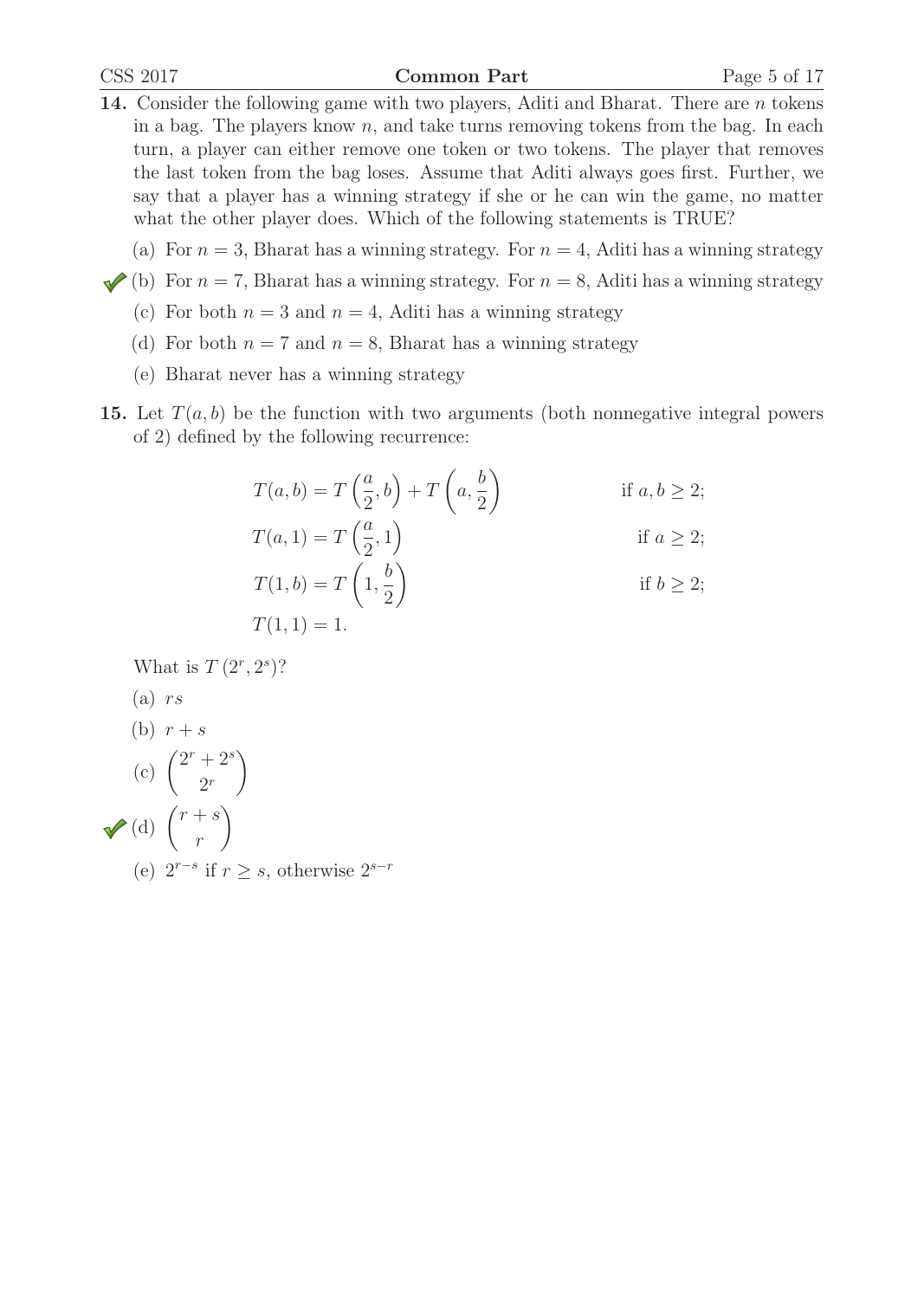# Part B: Computer Science

1. A vertex colouring with three colours of a graph  $G = (V, E)$  is a mapping  $c: V \rightarrow$  ${R, G, B}$  so that adjacent vertices receive distinct colours. Consider the following undirected graph.



How many vertex colourings with three colours does this graph have?

- (a) 3<sup>9</sup>
- (b)  $6^3$
- (c)  $3 \times 2^8$
- (d) 27
- $\vee$  (e) 24
- 2. Consider the following statements:
	- (i) Checking if a given undirected graph has a cycle is in P.
	- (ii) Checking if a given undirected graph has a cycle is in NP.
	- (iii) Checking if a given directed graph has a cycle is in P.
	- (iv) Checking if a given directed graph has a cycle is in NP.

Which of the above statements is/are TRUE? Choose from the following options.

- (a) Only (i) and (ii)
- (b) Only (ii) and (iv)
- $(c)$  Only  $(ii)$ ,  $(iii)$ , and  $(iv)$
- (d) Only (i), (ii), and (iv)
- $\sqrt{\ }$  (e) All of them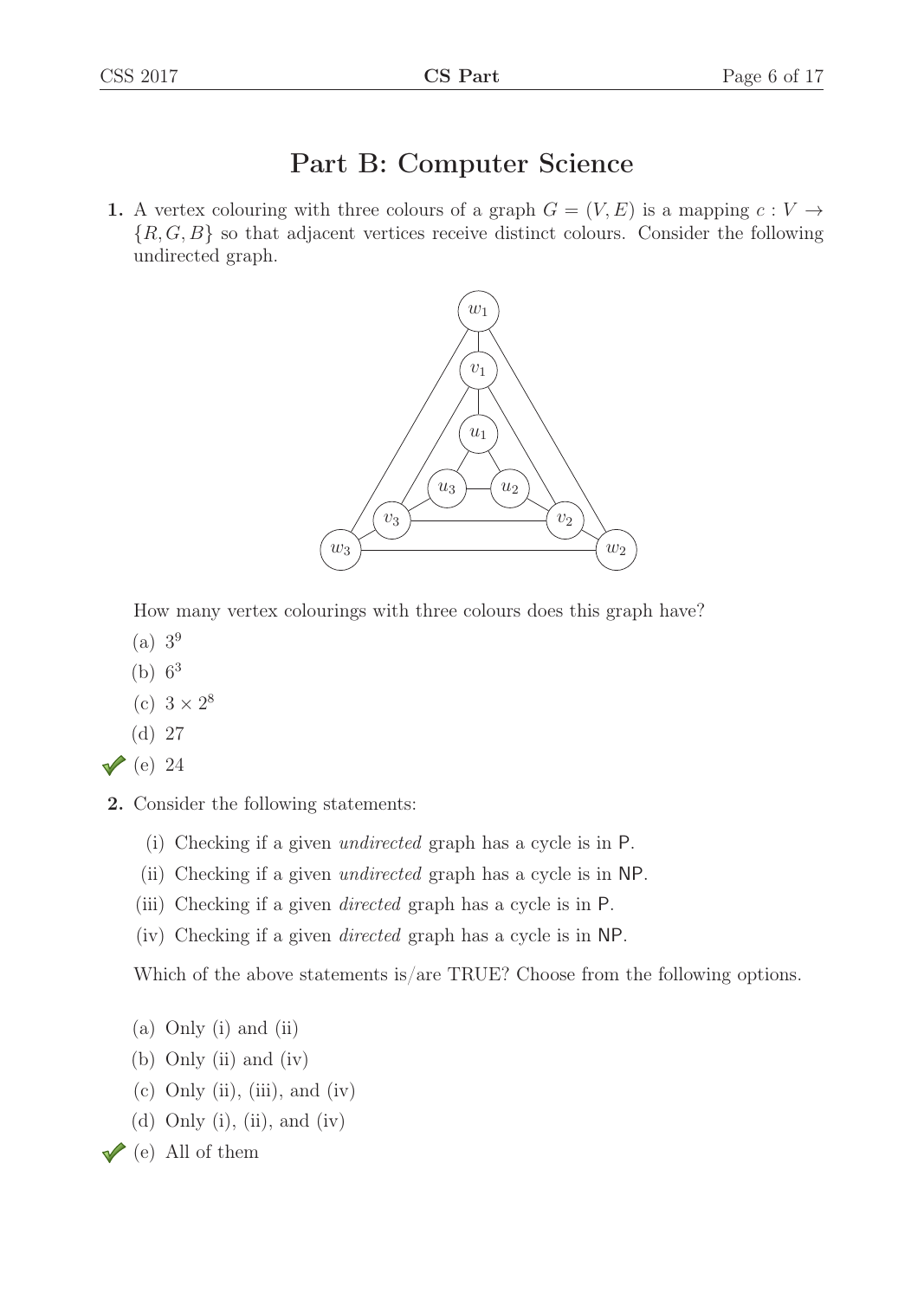3. We have an implementation that supports the following operations on a stack (in the instructions below, s is the name of the stack).

isempty(s): returns True if  $s$  is empty, and False otherwise.

- top(s): returns the top element of the stack, but does not pop the stack; returns null if the stack is empty.
- push(s,x): places x on top of the stack.
- pop(s): pops the stack; does nothing if s is empty.

Consider the following code:

```
pop_ray_pop(x):
    s = empty
    for i = 1 to length(x):
        if (x[i] == '('):push(s, x[i])else:
            while (\text{top}(s) == ''):
                 pop(s)
             end while
            push(s, '')end if
    end for
    while not isempty(s):
        print top(s)
        pop(s)
    end while
```
What is the output of this program when

```
pop_ray_pop("(((()((())((((")
```
is executed ?

- (a) (((( (b) )))((((
- $(c)$ )))
- $\blacktriangledown$  (d) ((((()))
	- (e) ()()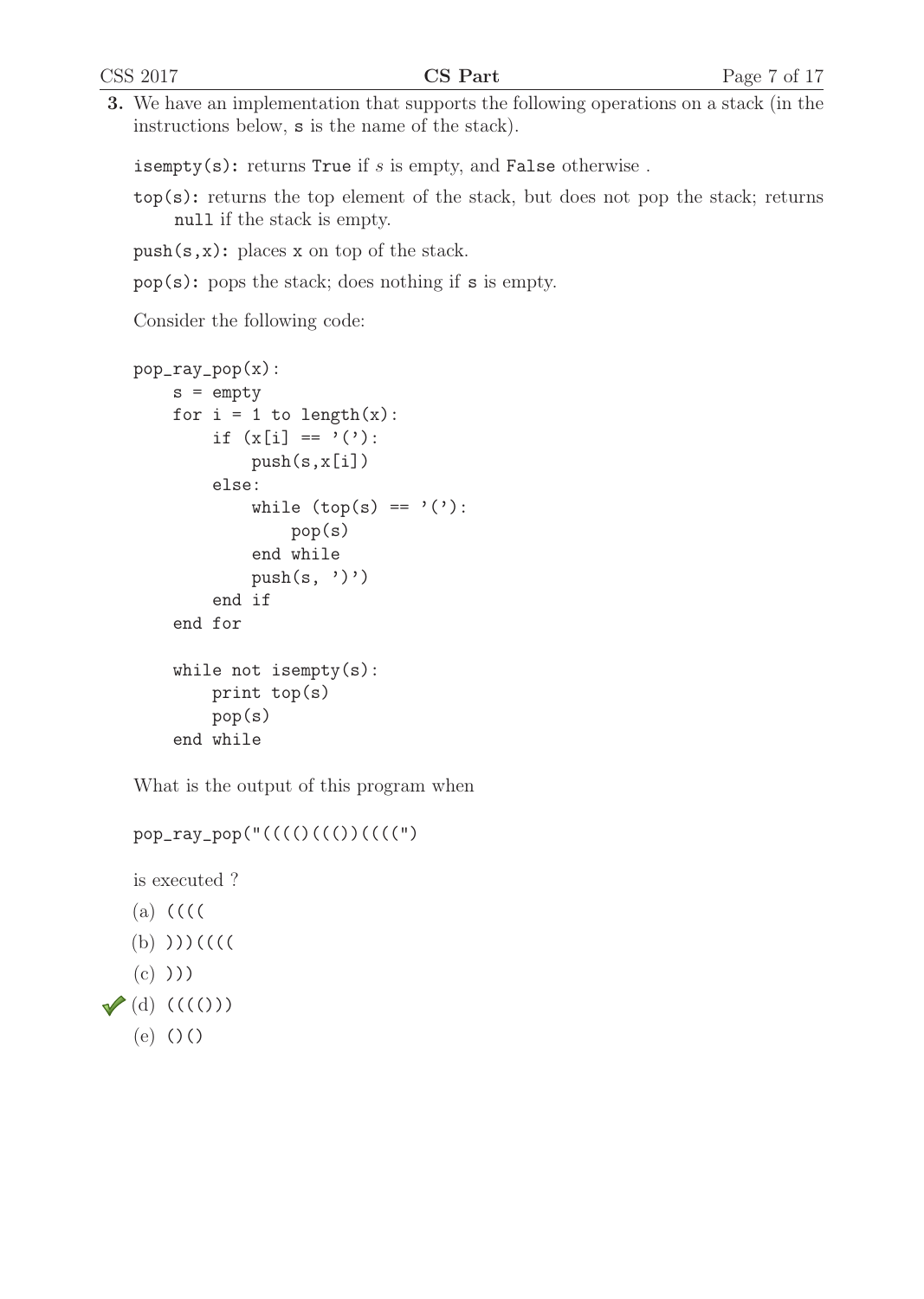4. Let L be the language over the alphabet  $\{1, 2, 3, (,) \}$  generated by the following grammar (with start symbol S, and non-terminals  $\{A, B, C\}$ ):

```
S \rightarrow ABCA \rightarrow (B \rightarrow 1B \mid 2B \mid 3BB \rightarrow 1 \mid 2 \mid 3C \rightarrow
```
Then, which of the following is TRUE?

- $(a)$  *L* is finite
- (b)  $L$  is not recursively enumerable

```
\sqrt{\left(c\right)} L is regular
```
- (d) L contains only strings of even length
- (e) L is context-free but not regular
- 5. Consider the following pseudocode fragment, where  $y$  is an integer that has been initialized.

```
int i = 1int j = 1while (i < 10):
    j = j * ii = i + 1if (i==y):break
    end if
end while
```
Consider the following statements:

- (i)  $(i == 10)$  or  $(i == y)$
- (ii) If  $y > 10$ , then  $i == 10$
- (iii) If  $j = 6$ , then  $y == 4$

Which of the above statements is/are TRUE at the end of the while loop? Choose from the following options.

(a) (i) only

- (b) (iii) only
- (c) (ii) and (iii) only
- $\checkmark$  (d) (i), (ii), and (iii)
	- (e) None of the above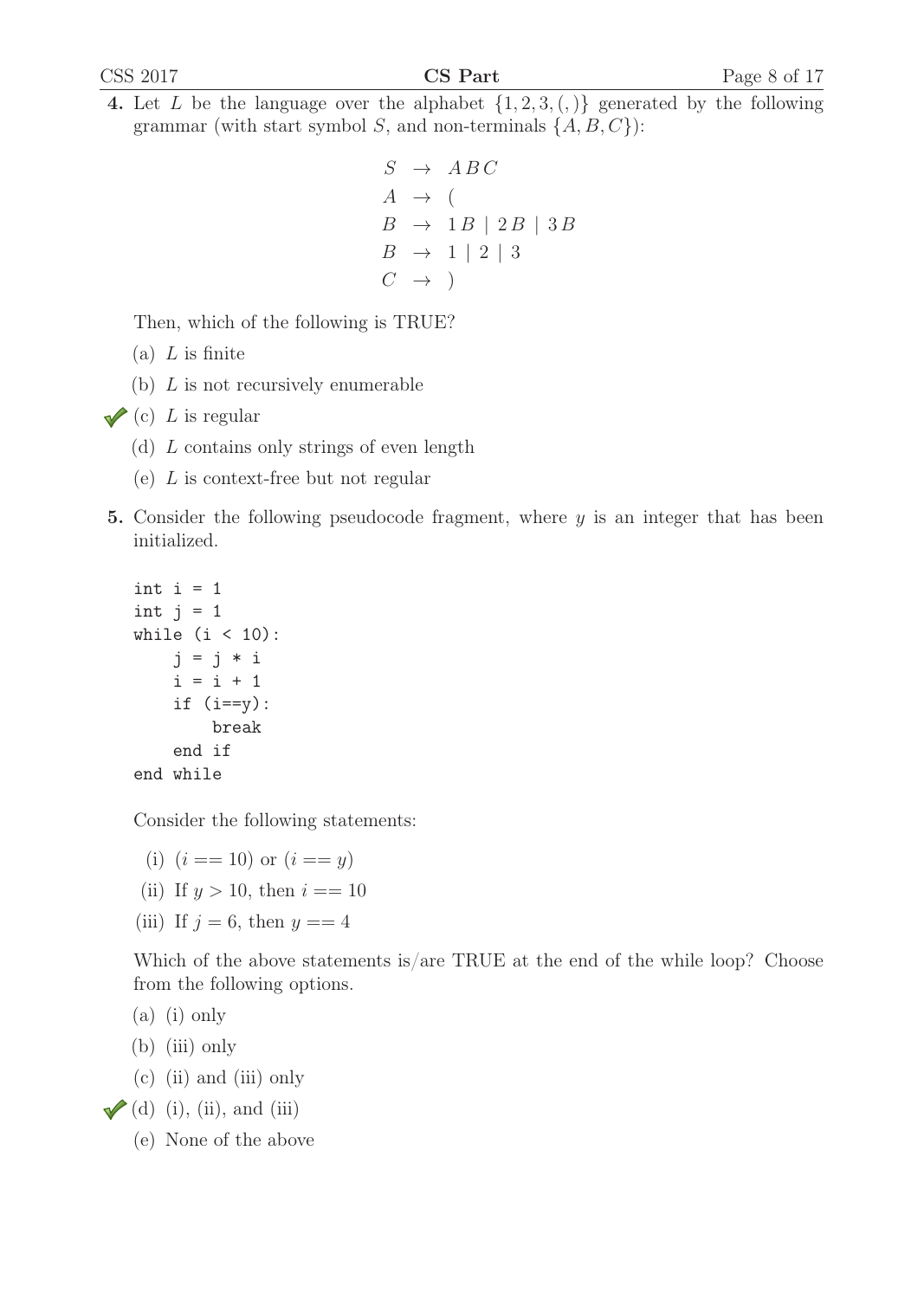- 6. Consider First Order Logic (FOL) with equality and suitable function and relation symbols. Which one of the following is FALSE?
- (a) Partial orders cannot be axiomatized in FOL
	- (b) FOL has a complete proof system
	- (c) Natural numbers cannot be axiomatized in FOL
	- (d) Real numbers cannot be axiomatized in FOL
	- (e) Rational numbers cannot be axiomatized in FOL
- 7. An array of n distinct elements is said to be un-sorted if for every index  $i$  such that  $2 \leq i \leq n-1$ , either  $A[i] > \max\{A[i-1], A[i+1]\}$ , or  $A[i] < \min\{A[i-1], A[i+1]\}$ . What is the time-complexity of the fastest algorithm that takes as input a sorted array A with  $n$  distinct elements, and un-sorts  $A$ ?
	- (a)  $O(n \log n)$  but not  $O(n)$
- (b)  $O(n)$  but not  $O(\sqrt{n})$ 
	- (c)  $O(\sqrt{n})$  but not  $O(\log n)$
	- (d)  $O(\log n)$  but not  $O(1)$
	- (e)  $O(1)$
- 8. For any natural number n, an ordering of all binary strings of length  $n$  is a Gray code if it starts with  $0^n$ , and any successive strings in the ordering differ in exactly one bit (the first and last string must also differ by one bit). Thus, for  $n = 3$ , the ordering (000, 100, 101, 111, 110, 010, 011, 001) is a Gray code. Which of the following must be TRUE for all Gray codes over strings of length  $n$ ?
- $\triangleleft$  (a) the number of possible Gray codes is even
	- (b) the number of possible Gray codes is odd
	- $(c)$  in any Gray code, if two strings are separated by k other strings in the ordering, then they must differ in exactly  $k + 1$  bits
	- (d) in any Gray code, if two strings are separated by k other strings in the ordering, then they must differ in exactly  $k$  bits
	- (e) none of the above
- 9. Which of the following regular expressions correctly accepts the set of all 0/1-strings with an even (possibly zero) number of 1s?
	- $(a)$   $(10^*10^*)^*$
	- (b) (0<sup>∗</sup>10<sup>∗</sup>1)<sup>∗</sup>
	- (c) 0<sup>∗</sup>1(10<sup>∗</sup>1)<sup>∗</sup>10<sup>∗</sup>
	- (d) 0<sup>∗</sup>1(0<sup>∗</sup>10<sup>∗</sup>10<sup>∗</sup>)<sup>∗</sup>10<sup>∗</sup>
- $\sqrt{e}$  (e)  $(0^*10^*1)^*0^*$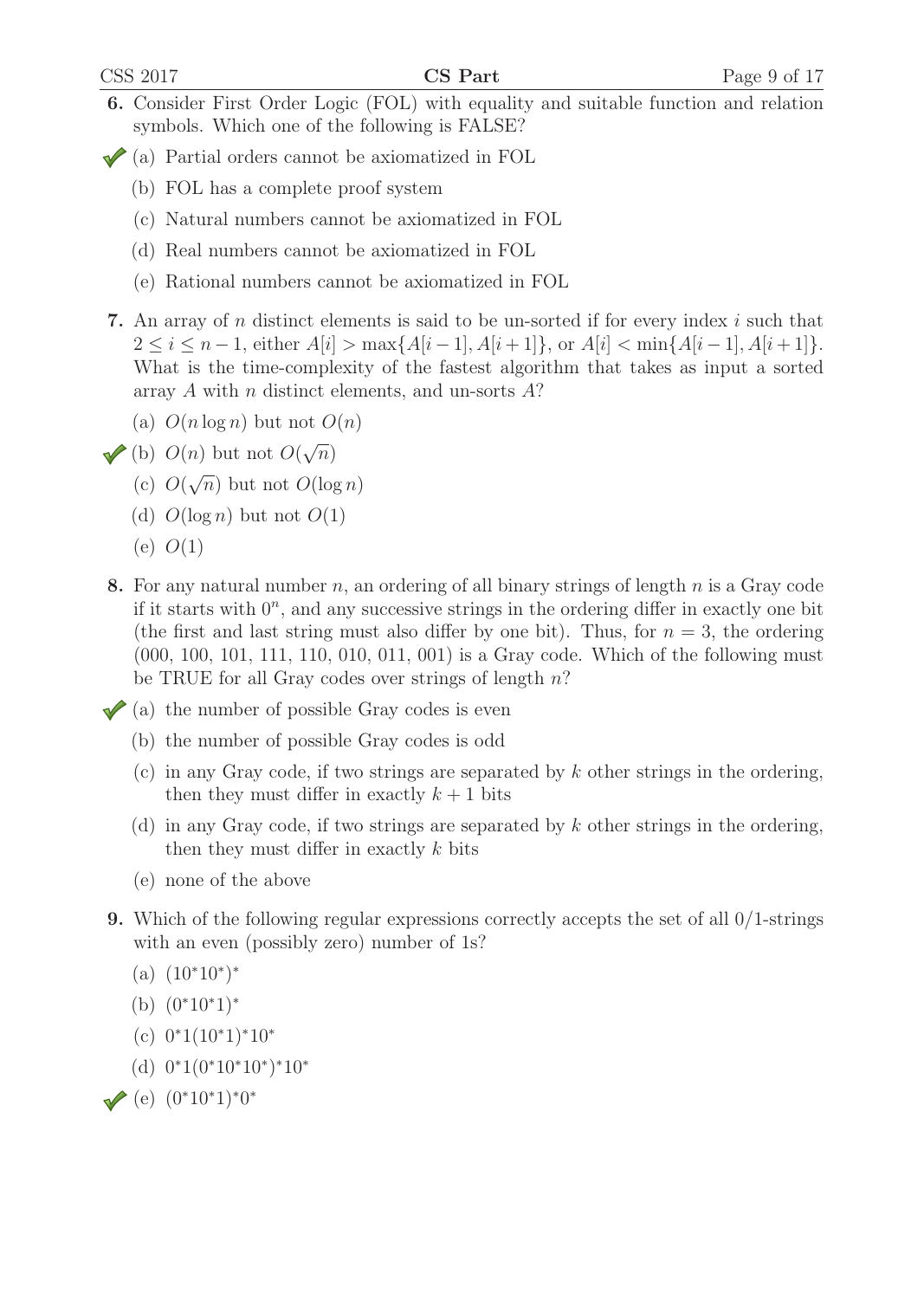- 10. A vertex colouring of a graph  $G = (V, E)$  with k colours is a mapping  $c: V \rightarrow$  $\{1,\ldots,k\}$  such that  $c(u) \neq c(v)$  for every  $(u, v) \in E$ . Consider the following statements:
	- (i) If every vertex in G has degree at most  $d$ , then G admits a vertex colouring using  $d+1$  colours.
	- (ii) Every cycle admits a vertex colouring using 2 colours.
	- (iii) Every tree admits a vertex colouring using 2 colours.

Which of the above statements is/are TRUE? Choose from the following options.

- (a) only (i)
- (b) only (i) and (ii)
- $\checkmark$  (c) only (i) and (iii)
	- (d) only (ii) and (iii)
	- $(e)$   $(i)$ ,  $(ii)$ , and  $(iii)$

#### 11. Given that

 $B(x)$  means "x is a bat",  $F(x)$  means "x is a fly", and  $E(x, y)$  means "x eats y", what is the best English translation of

$$
\forall x (F(x) \to \forall y (E(y, x) \to B(y)))?
$$

- (a) all flies eat bats
- (b) every fly is eaten by some bat
- (c) bats eat only flies
- (d) every bat eats flies
- $\checkmark$  (e) only bats eat flies
- 12. An undirected graph is complete if there is an edge between every pair of vertices. Given a complete undirected graph on  $n$  vertices, in how many ways can you choose a direction for the edges so that there are no directed cycles?

(a) n  
\n(b) 
$$
\frac{n(n-1)}{2}
$$
\n(c) n!  
\n(d)  $2^n$   
\n(e)  $2^m$ , where  $m = \frac{n(n-1)}{2}$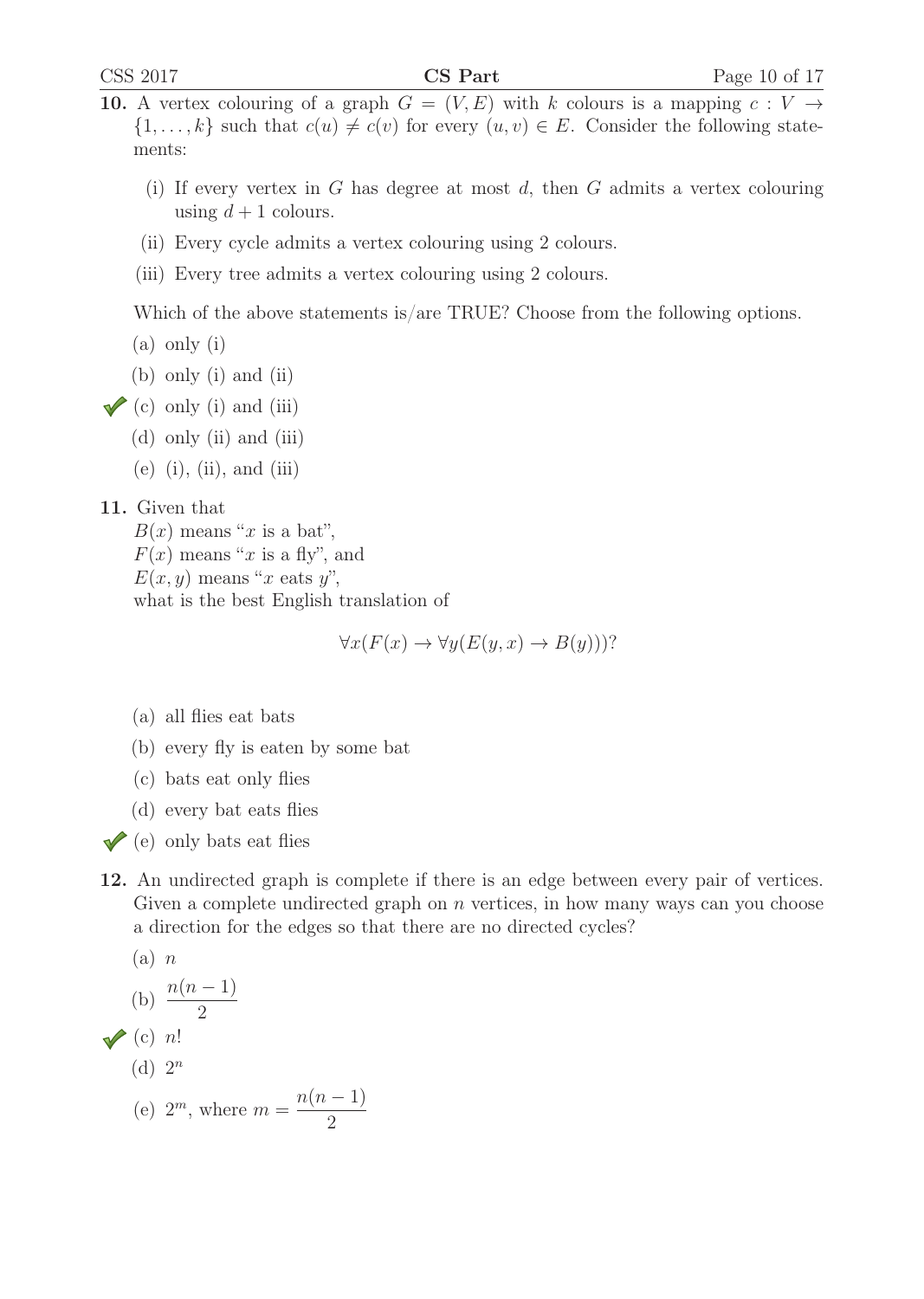- 13. For an undirected graph  $G = (V, E)$ , the line graph  $G' = (V', E')$  is obtained by<br>replacing each edge in E by a vertex and adding an edge between two vertices in replacing each edge in  $E$  by a vertex, and adding an edge between two vertices in  $V'$  if the corresponding edges in G are incident on the same vertex. Which of the following is TRUE of line graphs?
	- (a) the line graph for a complete graph is complete
- $\checkmark$  (b) the line graph for a connected graph is connected
	- (c) the line graph for a bipartite graph is bipartite
	- (d) the maximum degree of any vertex in the line graph is at most the maximum degree in the original graph
	- (e) each vertex in the line graph has degree one or two
- **14.** Consider the following grammar G with terminals  $\{[\,]\}$ , start symbol S, and nonterminals  $\{A, B, C\}$ :

$$
S \to AC \mid SS \mid AB
$$
  
\n
$$
C \to SB
$$
  
\n
$$
A \to \left[\begin{array}{c} B \to \end{array}\right]
$$

A language L is called prefix-closed if for every  $x \in L$ , every prefix of x is also in L. Which of the following is FALSE?

- (a)  $L(G)$  is context free
- (b)  $L(G)$  is infinite
- (c)  $L(G)$  can be recognized by a deterministic push down automaton
- (d)  $L(G)$  is prefix-closed
	- (e)  $L(G)$  is recursive.
- **15.** A multivariate polynomial in n variables with integer coefficients has a binary root if it is possible to assign each variable either 0 or 1, so that the polynomial evaluates to 0. For example, the multivariate polynomial  $-2x_1^3 - x_1x_2 + 2$  has the binary root  $(x_1 - 1, x_2 - 0)$ . Then determining whether a multivariate polynomial, given as the  $(x_1 = 1, x_2 = 0)$ . Then determining whether a multivariate polynomial, given as the sum of monomials, has a binary root:
	- (a) is trivial: every polynomial has a binary root
	- (b) can be done in polynomial time
	- (c) is NP-hard, but not in NP
	- (d) is in NP, but not in P and not NP-hard
- $\blacktriangleright$  (e) is both in NP and NP-hard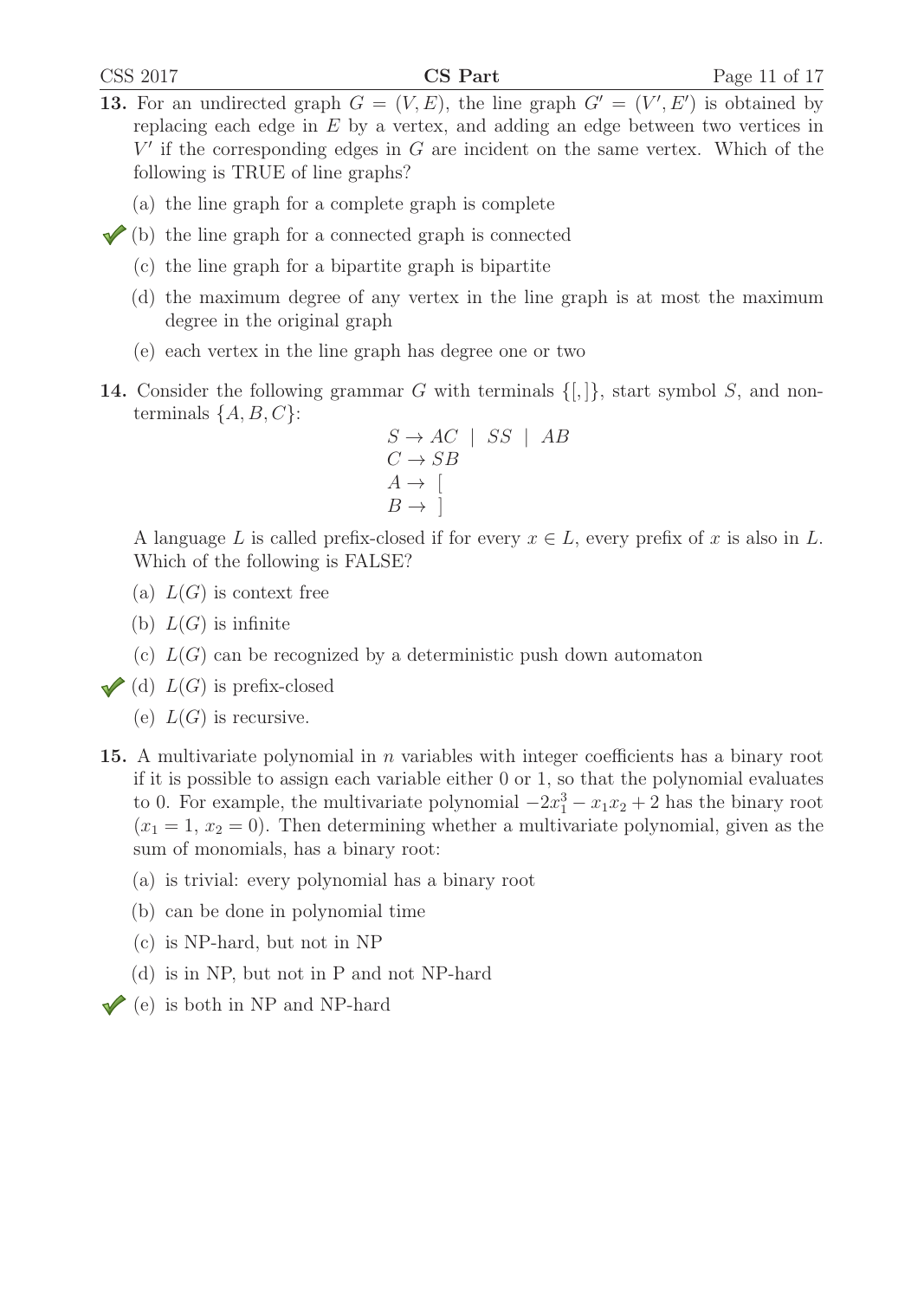# Part C: Systems Science

1. Consider a system which in response to input  $x(t)$  outputs

$$
y(t) = 2x(t-2) + x(2t - 1) + 1.
$$

Which of the following describes the system?

- (a) linear, time-invariant, causal
- (b) linear, time-invariant, non-causal
- (c) non-linear, time-invariant, causal
- (d) non-linear, time-invariant, non-causal
- $\blacklozenge$  (e) non-linear, time-variant
- 2. Suppose a 1μH inductor and a 1 $\Omega$  resistor are connected in series to a 1V battery. What happens to the current in the circuit?
- $\blacktriangleright$  (a) The current starts at 0A, and gradually rises to 1A
	- (b) The current rises instantaneously to 1A and stays there after that
	- (c) The current rises instantaneously to 1A and then falls to 0A
	- (d) The current oscillates over time between 0A and 1A
	- (e) The current oscillates over time between 1A and -1A
- 3. What is the maximum average power that can be dissipated by a load connected to the output terminals of the following circuit with an alternating current source?



(a) 23W

- $\sqrt{\left( \text{b} \right)}$  11.5W
	- (c) 8.1317W
	- (d) 2.875W
	- (e) None of the above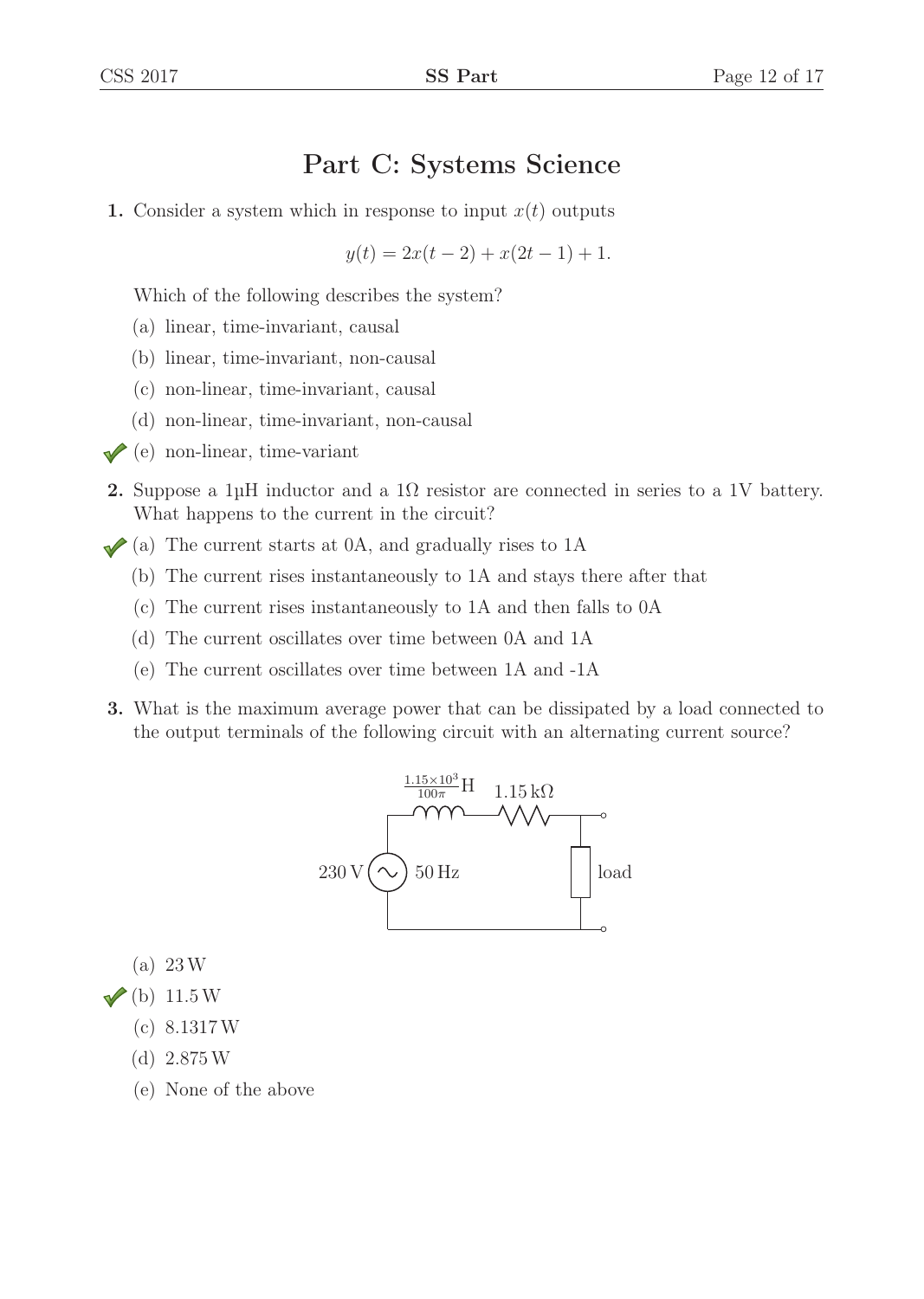4. A Schmitt trigger circuit is a comparator circuit with a hysteresis. Consider the Schmitt trigger circuit in the figure implemented using an opamp. What are the trigger levels for this circuit?



- (a)  $\pm \frac{R_1}{R_2} V_s$ (b)  $\pm \frac{R_2}{R_1} V_s$ (c)  $\pm \frac{R_1}{R_1 + R_2}$  $R_1 + R_2$  $V_s$ (d)  $\pm \frac{R_2}{R_1 + R_2}$  $V_s$ 
	- $R_1 + R_2$
	- (e) None of the above
- 5. Consider the inequality

$$
n - \frac{1}{n} \ge \sqrt{n^2 - 1},
$$

where *n* is an integer  $\geq$  1. Which of the following statements is TRUE?

- (a) This inequality holds for all integers  $n \geq 1$
- (b) This inequality holds for all but finitely many integers  $n \geq 1$
- (c) This inequality holds for only finitely many integers  $n \geq 1$ 
	- (d) This inequality does *not* hold for any integer  $n \geq 1$
	- (e)  $n \frac{1}{n} = \sqrt{n^2 1}$  for infinitely many integers  $n \ge 1$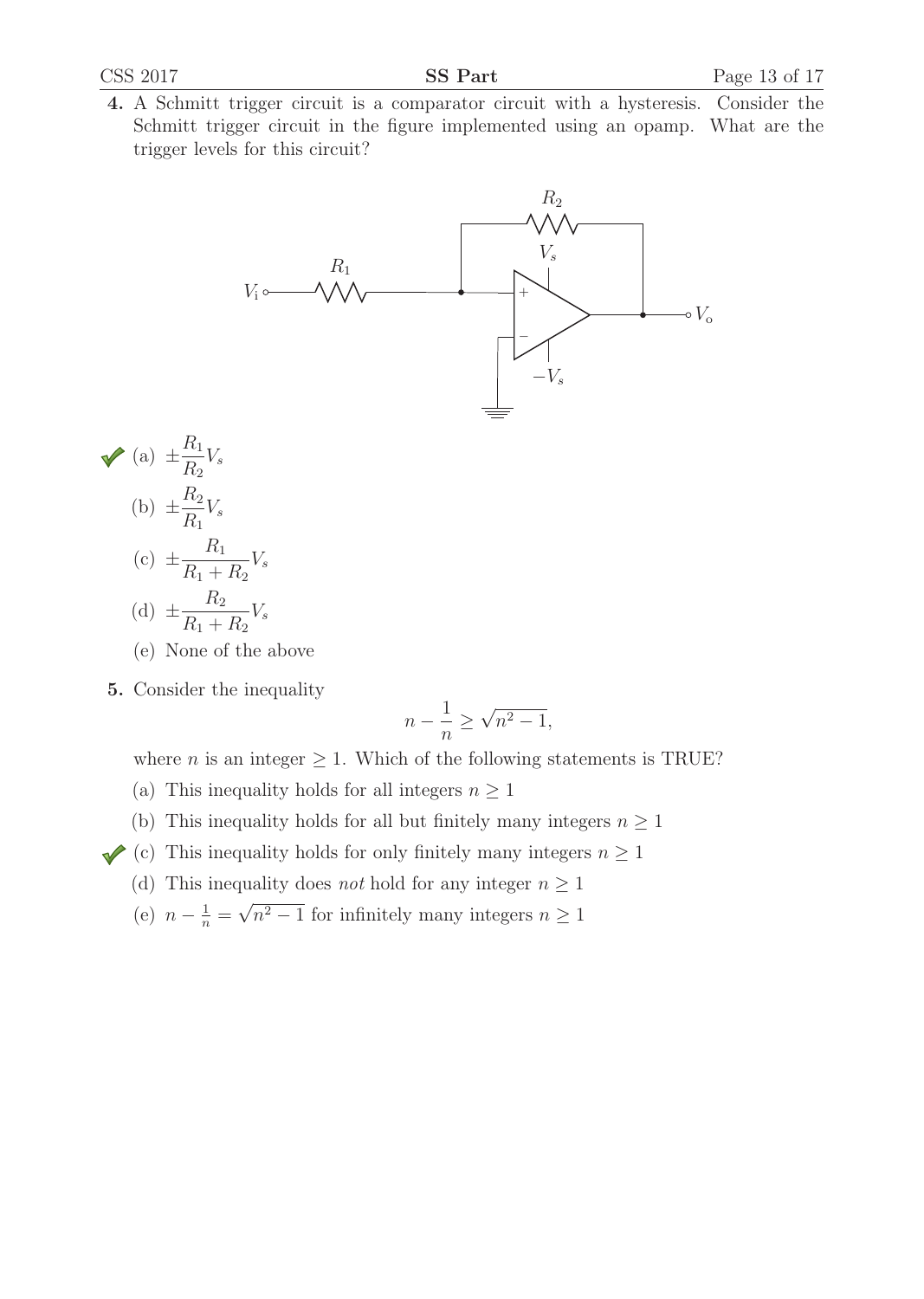- 6. Let  $a, b \in \{0, 1\}$ . Consider the following statements where  $*$  is the AND operator,  $\oplus$ is EXCLUSIVE-OR, and  $c$  denotes the complement function.
	- (i)  $\max\{a * b, b \oplus a^c\} = 1$
	- (ii)  $\max\{a \oplus b, b \oplus a^c\} = 1$
	- (iii)  $\min\{a * b, b * a^c\} = 0$
	- (iv)  $\min\{a \oplus b, b \oplus a^c\} = 1$

Which of the above statements is/are always TRUE? Choose from the following options.

- (a) (i) and (ii) only
- $\blacktriangleright$  (b) (ii) and (iii) only
	- (c) (iii) and (iv) only
	- (d) (iv) and (i) only
	- (e) None of the above
- 7. A circulant matrix is a square matrix whose each row is the preceding row rotated to the right by one element, e.g., the following is a  $3 \times 3$  circulant matrix.

$$
\left(\begin{array}{rrr} 1 & 2 & 3 \\ 3 & 1 & 2 \\ 2 & 3 & 1 \end{array}\right)
$$

For any  $n \times n$  circulant matrix  $(n > 5)$ , which of the following *n*-length vectors is always an eigenvector?

- (a) A vector whose  $k$ -th element is  $k$
- (b) A vector whose k-th element is  $n^k$

(c) A vector whose *k*-th element is 
$$
\exp\left(j\frac{2\pi(n-5)k}{n}\right)
$$
 where  $j = \sqrt{-1}$   
(d) A vector whose *k*-th element is  $\sinh\left(\frac{2\pi k}{n}\right)$ 

(e) None of the above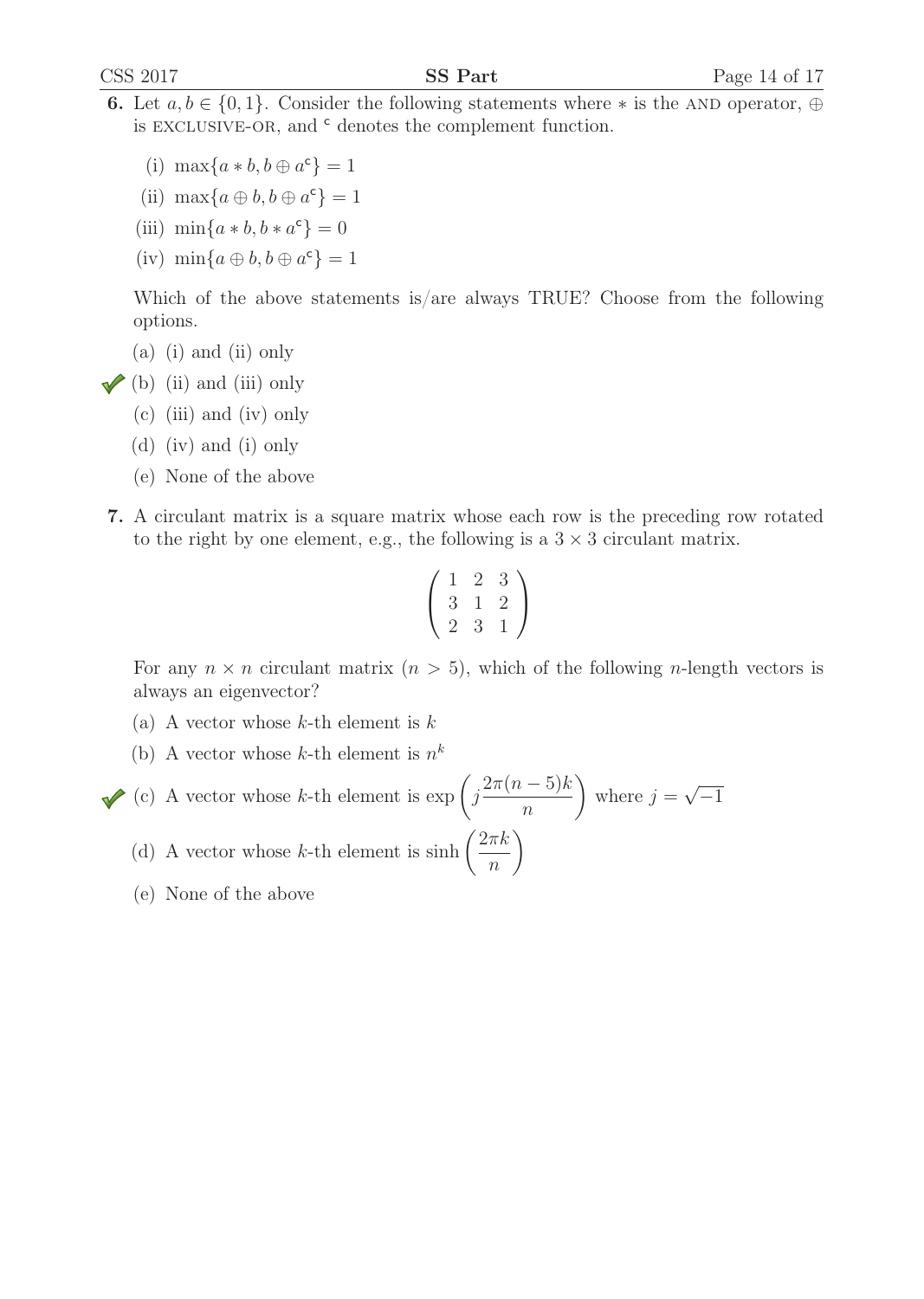8. Consider the two positive integer sequences, defined for a fixed positive integer  $c \geq 2$ 

$$
f(n) = \frac{1}{n} \left\lfloor \frac{n}{c} \right\rfloor , \quad g(n) = n \left\lfloor \frac{c}{n} \right\rfloor ,
$$

where  $|t|$  denotes the largest integer with value at most t. Which of the following statements is TRUE as  $n \to \infty$ ?

- (a) Both sequences converge to zero
- (b) The first sequence does not converge, while the second sequence converges to 0
- (c) The first sequence converges to zero, while the second sequence does not converge
- (d) The first sequence converges to  $1/c$ , while the second sequence converges to 0
	- (e) The first sequence converges to  $1/c$ , while the second sequence converges to c
- **9.** Recall that for a random variable X which takes values in  $\mathbb{N}$ , the set of natural numbers, its entropy in bits is defined as

$$
H(X) = \sum_{n=1}^{\infty} p_n \log_2 \frac{1}{p_n},
$$

where, for  $n \in \mathbb{N}$ ,  $p_n$  denotes the probability that  $X = n$ . Now, consider a fair coin which is tossed repeatedly until a heads is observed. Let  $X$  be the random variable which indicates the number of tosses made. What is the entropy of  $X$  in bits?

(a) 1

(b) 1.5 (c)  $\frac{1+\sqrt{5}}{2}$  $\approx$  1.618 (the golden ratio)  $\vee$  (d) 2

10. Consider a single coin where the probability of heads is  $p \in (0,1)$  and probability of tails is  $1 - p$ . Suppose that this coin is flipped an infinite number of times. Let  $N_1$  denote the number of flips till we see heads for the first time. Let  $N_2$  denote the number of flips after the first  $N_1$  flips, until a tails is observed for the first time (on flips observed after the first  $N_1$  flips). What is the expected value of  $N_1 + N_2$ ?

(a) 
$$
\frac{1}{1-p} + \frac{1}{p}
$$
  
\n(b)  $\frac{1-p}{p} + \frac{p}{1-p}$   
\n(c)  $\frac{2}{p}$   
\n(d)  $\frac{1}{p^2 + (1-p)^2}$   
\n(e)  $\frac{2}{p(1-p)}$ 

<sup>(</sup>e) None of the above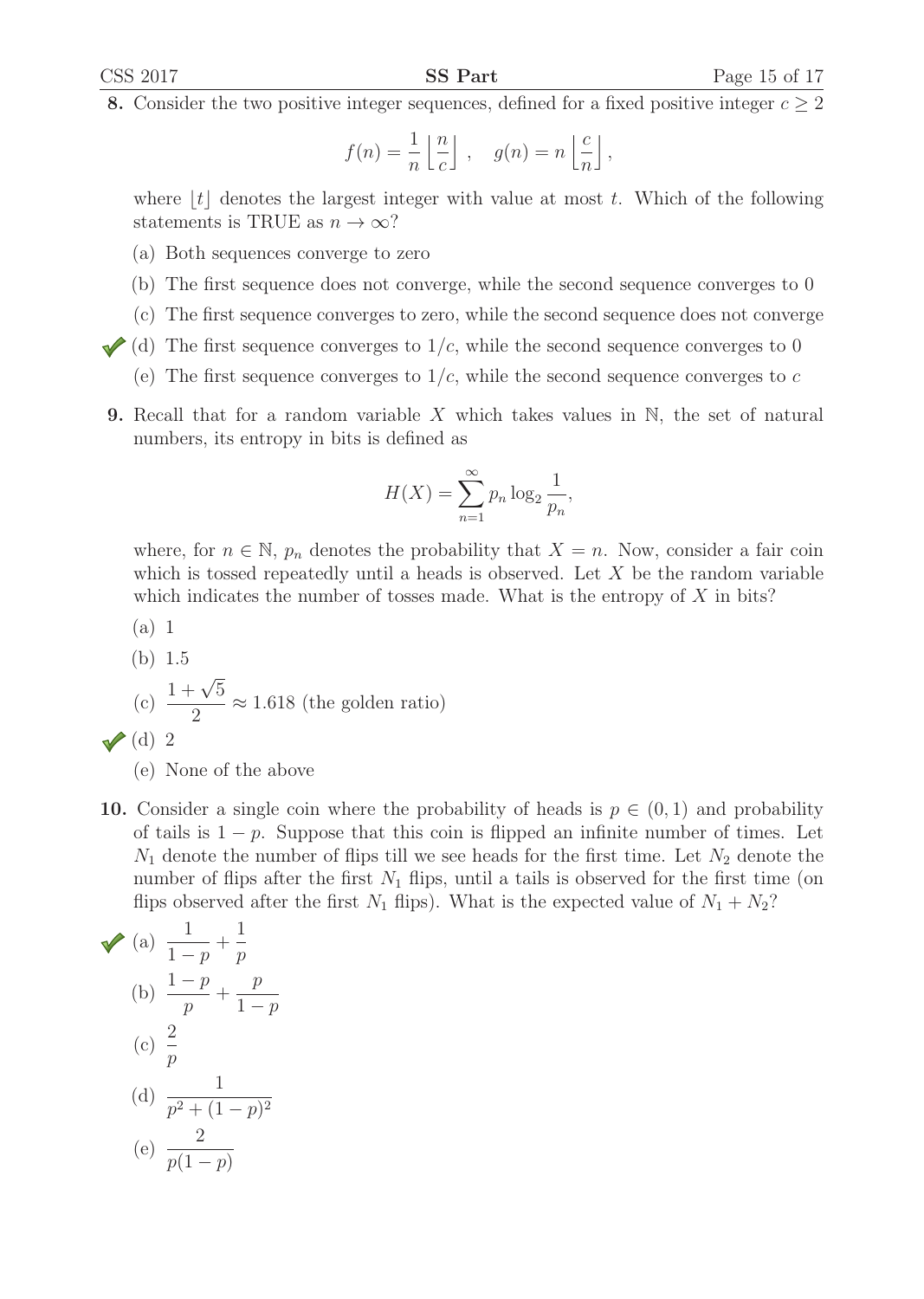- 11. Consider a unit length interval  $[0, 1]$  and choose a point X on it with uniform distribution. Let  $L_1 = X$  and  $L_2 = 1 - X$  be the length of the two sub-intervals created by this point on the unit interval. Let  $L = \max\{L_1, L_2\}$ . Consider the following statements where **E** denotes expectation.
	- (i)  $\mathbf{E}[L]=3/4$
	- (ii)  $$
	- (iii) L is uniformly distributed over  $[1/2, 1]$
	- (iv) L is uniformly distributed over  $[1/3, 1]$

Which of the above statements is/are TRUE? Choose from the following options.

- (a) Only (i)
- (b) Only (ii)
- $\checkmark$  (c) Only (i) and (iii)
	- (d) Only (ii) and (iv)
	- (e) None of the above
- 12. Consider a signal X that can take two values,  $-1$  with probability p and  $+1$  with probability  $1 - p$ . Let  $Y = X + N$ , where N is mean zero random noise that has probability density function symmetric about 0. Given  $p$  and on observing  $Y$ , the detection problem is to decide on a value for X from  $-1$  and  $+1$ . Let X denote the decision, then error is said to happen if  $\hat{X}$  is not the true X. Consider the following statements about the optimal detector that minimizes the probability of error.
	- (i) If  $p = 1/2$ , then choosing  $\hat{X} = +1$  if  $Y > 0$  and  $\hat{X} = -1$  if  $Y < 0$  minimizes the probability of error.
	- (ii) The probability of error of the optimal detector for  $p = 1/3$  is larger in comparison to the probability of error of the optimal detector for  $p = 1/2$ .
	- (iii) If  $p = 0$ , then choosing  $\hat{X} = +1$  for any Y minimizes the probability of error.

Which of the above statements is/are TRUE? Choose from the following options.

- (a) Only (i)
- (b) Only (ii)
- (c) Only (iii)
- (d) Only (i) and (ii)
- $\blacktriangleright$  (e) Only (i) and (iii)